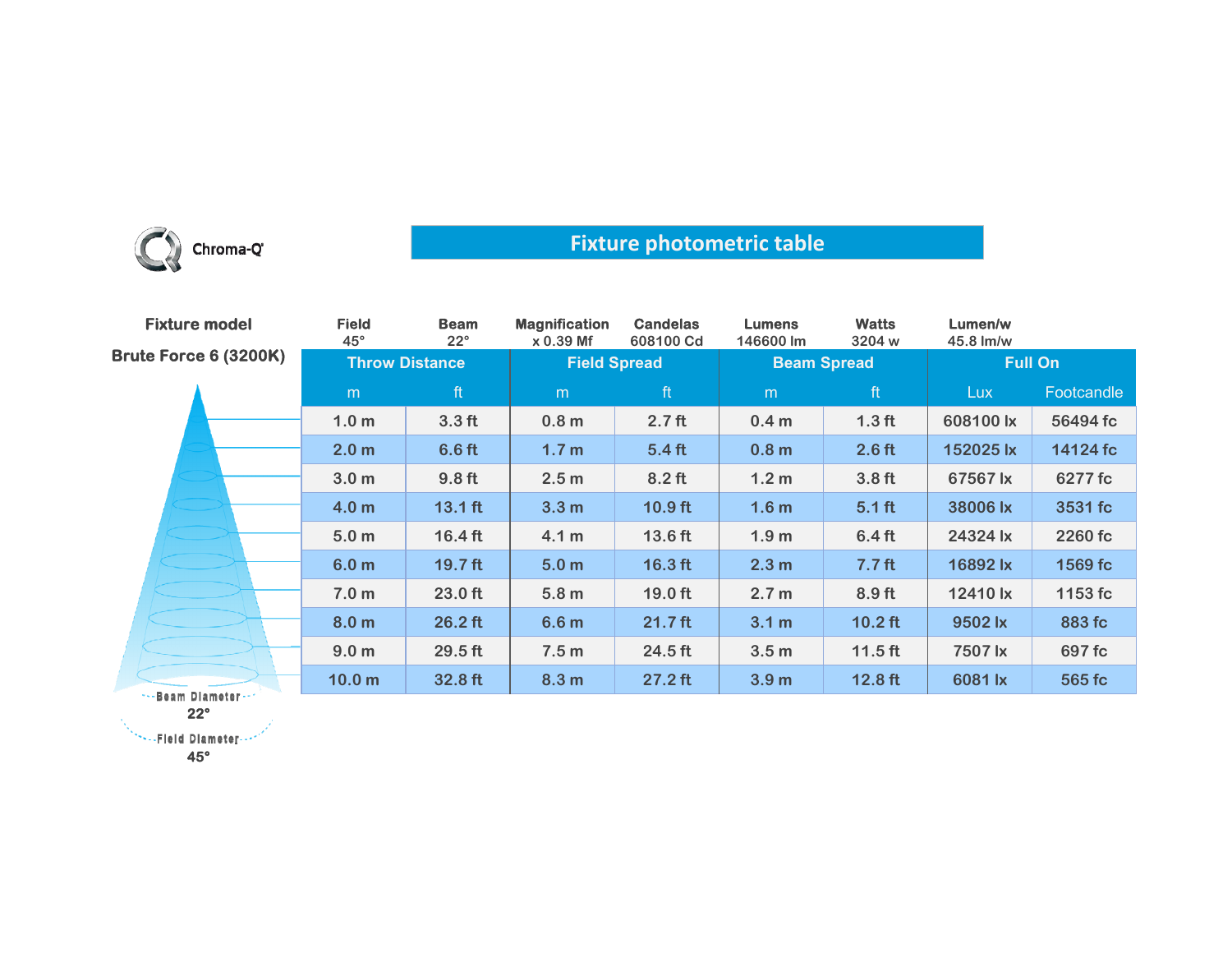

## **Fixture photometric table**

| <b>Fixture model</b>  | <b>Field</b><br>$45^\circ$ | <b>Beam</b><br>$22^{\circ}$ | <b>Magnification</b><br>x 0.39 Mf | <b>Candelas</b><br>608100 Cd | <b>Lumens</b><br>146600 lm | <b>Watts</b><br>3204 w | Lumen/w<br>45.8 lm/w |            |
|-----------------------|----------------------------|-----------------------------|-----------------------------------|------------------------------|----------------------------|------------------------|----------------------|------------|
| Brute Force 6 (4400K) | <b>Throw Distance</b>      |                             | <b>Field Spread</b>               |                              | <b>Beam Spread</b>         |                        | <b>Full On</b>       |            |
|                       | m                          | ft                          | m                                 | ft                           | m                          | ft                     | <b>Lux</b>           | Footcandle |
|                       | 1.0 <sub>m</sub>           | 3.3 <sub>ft</sub>           | 0.8 <sub>m</sub>                  | 2.7 <sub>ft</sub>            | 0.4 <sub>m</sub>           | 1.3 <sub>ft</sub>      | 608100 lx            | 56494 fc   |
|                       | 2.0 <sub>m</sub>           | 6.6 <sub>ft</sub>           | 1.7 <sub>m</sub>                  | 5.4 <sub>ft</sub>            | 0.8 <sub>m</sub>           | 2.6 <sub>ft</sub>      | 152025 lx            | 14124 fc   |
|                       | 3.0 <sub>m</sub>           | 9.8 <sub>ft</sub>           | 2.5 <sub>m</sub>                  | $8.2$ ft                     | 1.2 <sub>m</sub>           | 3.8 <sub>ft</sub>      | 67567 lx             | 6277 fc    |
|                       | 4.0 <sub>m</sub>           | $13.1$ ft                   | 3.3 <sub>m</sub>                  | $10.9$ ft                    | 1.6 <sub>m</sub>           | $5.1$ ft               | 38006 lx             | 3531 fc    |
|                       | 5.0 <sub>m</sub>           | $16.4 \text{ ft}$           | 4.1 m                             | 13.6 ft                      | 1.9 <sub>m</sub>           | 6.4 <sub>ft</sub>      | 24324 lx             | 2260 fc    |
|                       | 6.0 <sub>m</sub>           | $19.7$ ft                   | 5.0 <sub>m</sub>                  | $16.3$ ft                    | 2.3 <sub>m</sub>           | 7.7 <sub>ft</sub>      | 16892 lx             | 1569 fc    |
|                       | 7.0 <sub>m</sub>           | 23.0 ft                     | 5.8 <sub>m</sub>                  | 19.0 ft                      | 2.7 <sub>m</sub>           | 8.9 <sub>ft</sub>      | 12410 lx             | 1153 fc    |
|                       | 8.0 <sub>m</sub>           | $26.2$ ft                   | 6.6 <sub>m</sub>                  | $21.7$ ft                    | 3.1 <sub>m</sub>           | $10.2$ ft              | 9502 lx              | 883 fc     |
|                       | 9.0 <sub>m</sub>           | 29.5 ft                     | 7.5 <sub>m</sub>                  | 24.5 ft                      | 3.5 <sub>m</sub>           | $11.5$ ft              | 7507 lx              | 697 fc     |
|                       | 10.0 <sub>m</sub>          | 32.8 ft                     | 8.3 <sub>m</sub>                  | $27.2$ ft                    | 3.9 <sub>m</sub>           | $12.8$ ft              | 6081 lx              | 565 fc     |
| **- Beam Diameter -** |                            |                             |                                   |                              |                            |                        |                      |            |

**22°**

\*\*\*\*\*Fleid Diameter ...\*

**45°**